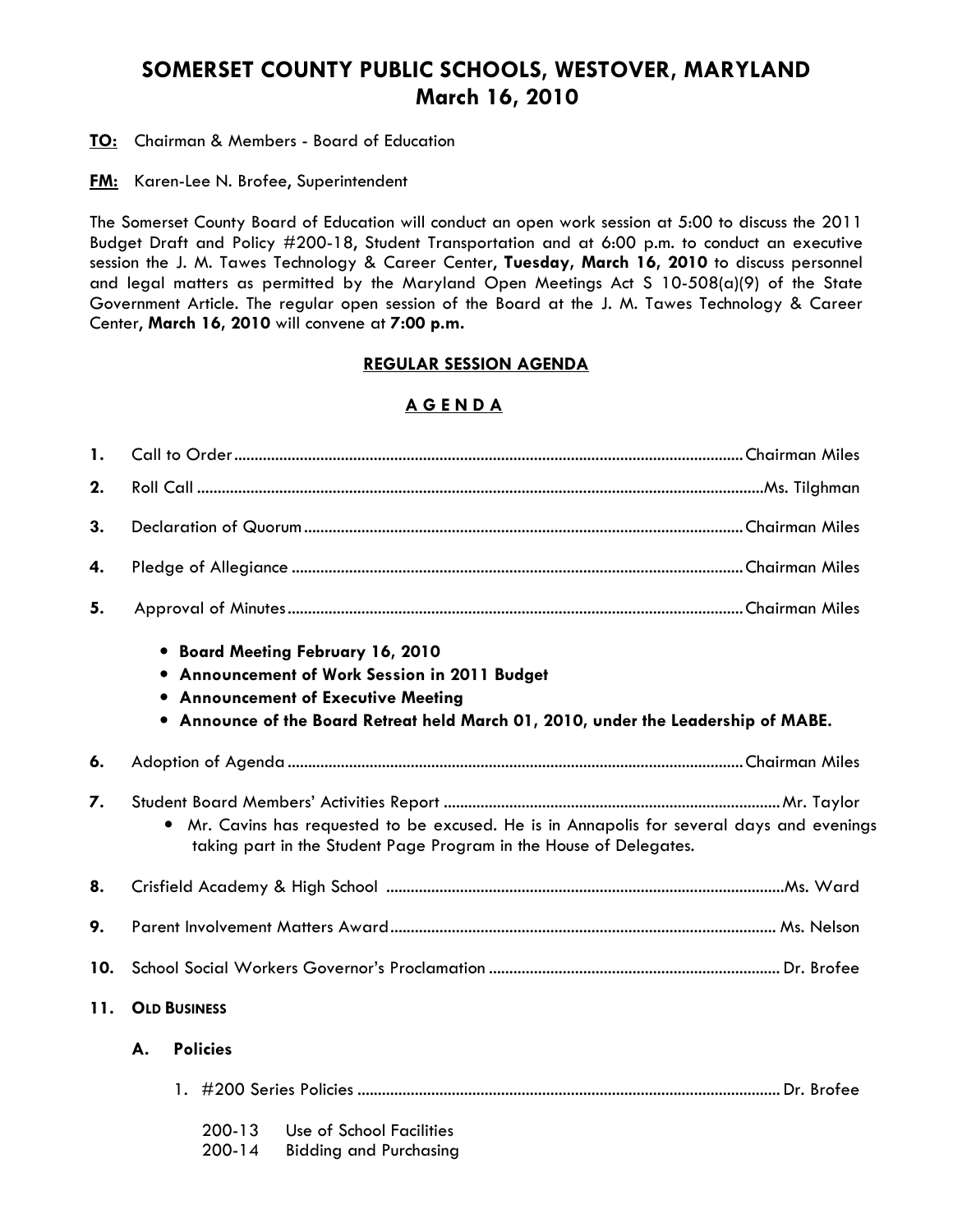|     |                      | 200-15<br><b>Donations and Gifts</b><br>200-16<br>Minority Business Enterprises (removed-covered in #400-19)<br>200-17<br><b>School Dedication Plaques</b><br>200-19<br>Drug & Alcohol Testing - School Vehicle/Boat Operator<br>(See Tab $11-A1$ ) |                   |  |  |  |  |  |
|-----|----------------------|-----------------------------------------------------------------------------------------------------------------------------------------------------------------------------------------------------------------------------------------------------|-------------------|--|--|--|--|--|
|     |                      | (See Tab $11-A2$ )                                                                                                                                                                                                                                  |                   |  |  |  |  |  |
|     |                      | for Students with Disabilities<br>(See Tab 11-A3)                                                                                                                                                                                                   |                   |  |  |  |  |  |
|     |                      | (See Tab 11-A4)                                                                                                                                                                                                                                     |                   |  |  |  |  |  |
|     |                      | (See Tab 11-A5)                                                                                                                                                                                                                                     |                   |  |  |  |  |  |
|     |                      | (See Tab 11-A6)                                                                                                                                                                                                                                     |                   |  |  |  |  |  |
|     | <b>B.</b>            |                                                                                                                                                                                                                                                     |                   |  |  |  |  |  |
|     |                      | Accounting/Administrative Associate I<br>$\bullet$<br>Maintenance Foreman<br><b>ESOL Teacher</b><br>$\bullet$<br>(See Tab 11-B1)                                                                                                                    |                   |  |  |  |  |  |
|     | C.                   | (See Tab $11-C$ )                                                                                                                                                                                                                                   |                   |  |  |  |  |  |
|     | D.                   | <b>Facilities</b>                                                                                                                                                                                                                                   |                   |  |  |  |  |  |
|     |                      | (See Tab 11-D1)                                                                                                                                                                                                                                     |                   |  |  |  |  |  |
| 12. |                      | <b>NEW BUSINESS</b>                                                                                                                                                                                                                                 |                   |  |  |  |  |  |
|     | А.                   | (See Tab 12-A)                                                                                                                                                                                                                                      | and Board Members |  |  |  |  |  |
|     | В.                   | Instruction                                                                                                                                                                                                                                         |                   |  |  |  |  |  |
|     |                      | (See Tab 12-B1)                                                                                                                                                                                                                                     |                   |  |  |  |  |  |
|     | C.<br><b>Finance</b> |                                                                                                                                                                                                                                                     |                   |  |  |  |  |  |
|     |                      | (See Tab 12-C1)                                                                                                                                                                                                                                     |                   |  |  |  |  |  |

 $12.$